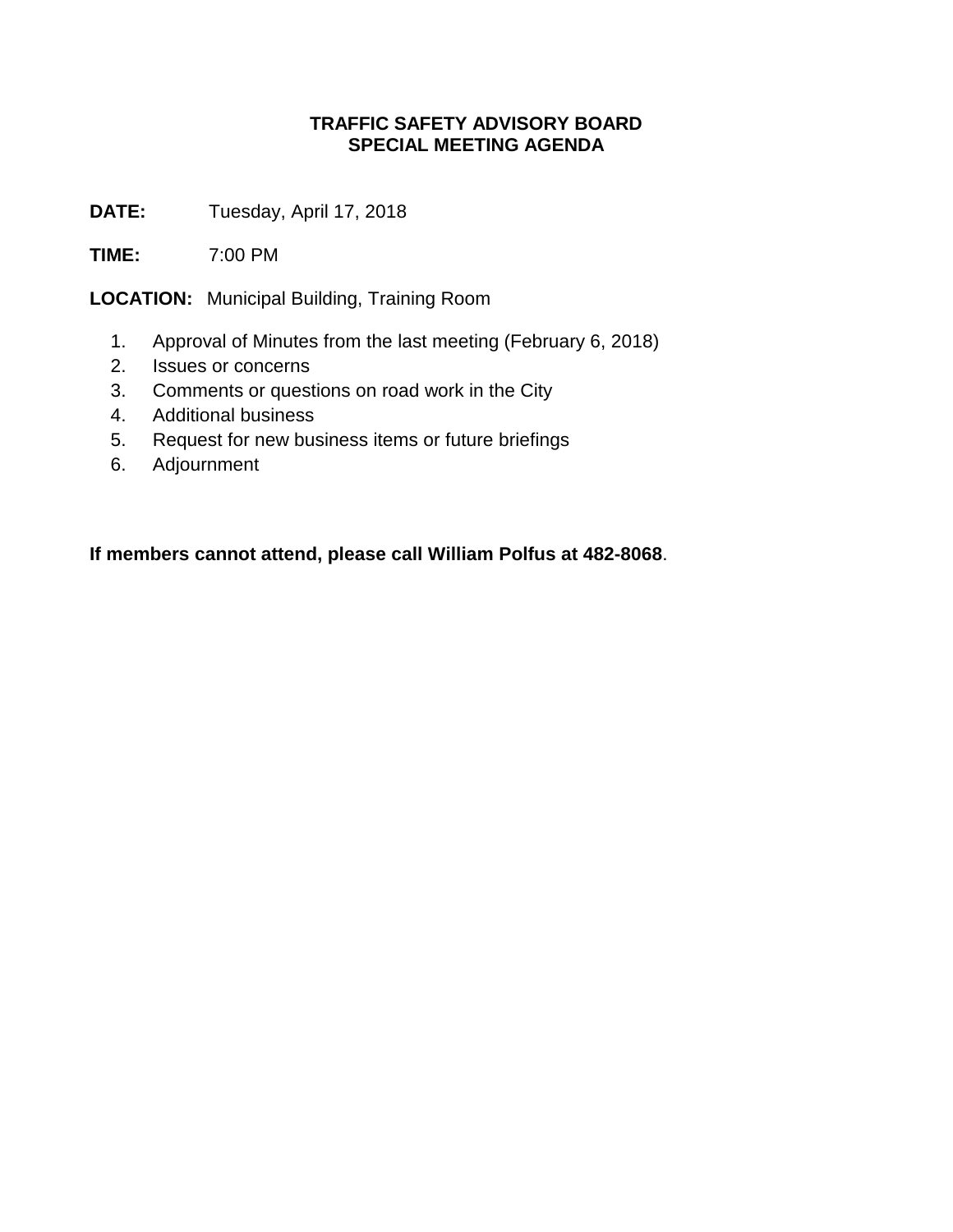TRAFFIC AND SAFETY ADVISORY BOARD **Minutes** February 6, 2018

UNA PPRo VED

The February meeting of the Tratfic and Safety Advisory Board was held at 7:00 PM on Tuesday, February 6, 2018, in the training room of the municipal building (room 104). Meeting was called to order at 7:05 PM

Present were:

William Polfus, Melissa McMahan, Roger Flynn, Halfen Hoyt, Andrew Howe, Jane Shelton, Marty Adler-Jansy

Absent were:

Jana Humphrey llona Kazocha Hannah Oran

- 1. Minutes from the November 14, 2017 meeting were approved unanimously.
- 2. Election of new officers

Officer elections for 2018 were held. A motion was put forward for the following slate of officers by Marty Adler-Jansy, seconded by Jane Shelton. The following were elected unanimously:

Bill Polfus as Chair Halfen Hoyt as Vice-Chair Melissa McMahan as Secretary

3. Discussion of request from 330 S lllinois Avenue for right in/right out access

Current site plan was shared with the group.

A motion was made to approve on the condition that it be tied to a specific site plan; cannot be constructed independent of a site plan and must receive an approval from TDOT

The motion passed with 5 for, 1 against. The no vote was submitted by Halfen Hoyt

4. Discussion on speed limit

For the SR-95/SR-58 interchange near the Melton Lake Dam Bridge, it turns out that the speed limit is in fact supposed to be 55. Sometime between 9/2014 and 8/2016, the speed limit was changed, includ-<br>ing updating the signs, to 50 MPH, Ordinance we thought we had to have addressed is fine. The ing updating the signs, to 50 MPH. Ordinance we thought we had to have current speed limit signs are accurate; there is no action necessary from the committee.

5. lssues or concerns

Melissa reported that there is a dip in the road on the Turnpike near Southwood going West. Evidently this has been corrected in the past but has returned. Roger was already aware.

There were some questions regarding the sewer assessment work, and questions regarding the